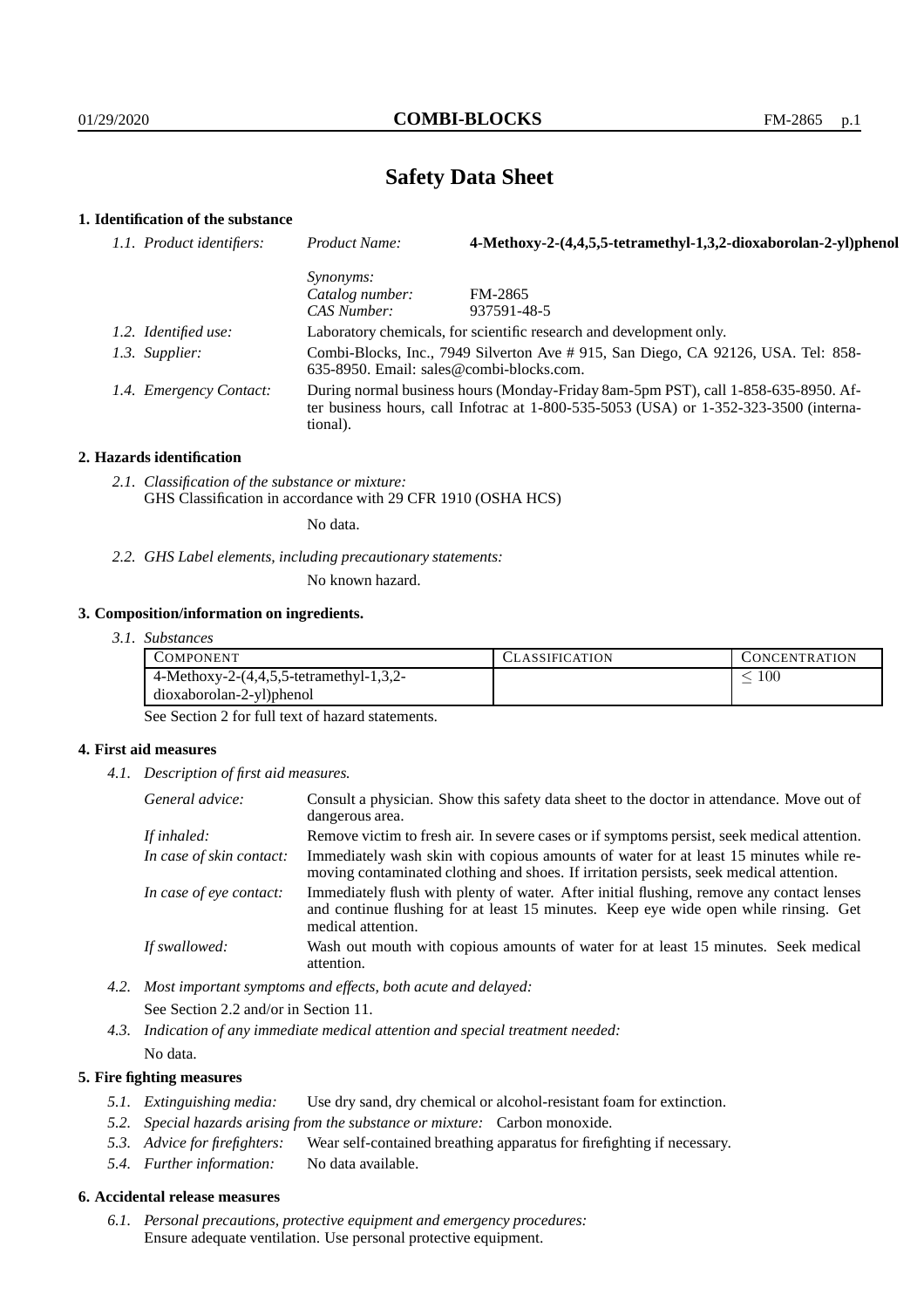|                          | 6.2. Environmental precautions:                                                                                                                                                                                                                                    |                                                                                                                                                                                                                                                                                                                        |  |  |
|--------------------------|--------------------------------------------------------------------------------------------------------------------------------------------------------------------------------------------------------------------------------------------------------------------|------------------------------------------------------------------------------------------------------------------------------------------------------------------------------------------------------------------------------------------------------------------------------------------------------------------------|--|--|
|                          | Should not be released into the environment. See Section 12 for additional ecological information.                                                                                                                                                                 |                                                                                                                                                                                                                                                                                                                        |  |  |
|                          |                                                                                                                                                                                                                                                                    | 6.3. Methods and materials for containment and cleaning up:                                                                                                                                                                                                                                                            |  |  |
|                          | Sweep up or vacuum up spillage and collect in suitable container for disposal.                                                                                                                                                                                     |                                                                                                                                                                                                                                                                                                                        |  |  |
|                          | 6.4. Reference to other sections:                                                                                                                                                                                                                                  |                                                                                                                                                                                                                                                                                                                        |  |  |
|                          |                                                                                                                                                                                                                                                                    | Refer to protective measures listed in Sections 8 and 13.                                                                                                                                                                                                                                                              |  |  |
|                          | 7. Handling and storage                                                                                                                                                                                                                                            |                                                                                                                                                                                                                                                                                                                        |  |  |
|                          | 7.1. Precautions for safe handling: Avoid contact with skin and eyes. Avoid inhalation of vapour or mist. Keep away<br>from sources of ignition - No smoking. Take measures to prevent the build up of electro-<br>static charge. For precautions see section 2.2. |                                                                                                                                                                                                                                                                                                                        |  |  |
|                          |                                                                                                                                                                                                                                                                    | 7.2. Conditions for safe storage, including any incompatibilities: Keep container tightly closed in a dry and well-ventilated<br>place. Containers which are opened must be carefully resealed and kept upright to prevent<br>leakage.                                                                                 |  |  |
|                          | 7.3. Specific end use(s):                                                                                                                                                                                                                                          | Laboratory chemicals, for scientific research and development only.                                                                                                                                                                                                                                                    |  |  |
|                          | 8. Exposure Controls / Personal protection                                                                                                                                                                                                                         |                                                                                                                                                                                                                                                                                                                        |  |  |
| 8.1. Control parameters: |                                                                                                                                                                                                                                                                    |                                                                                                                                                                                                                                                                                                                        |  |  |
|                          | Components with workplace control parameters: Contains no substances with occupational exposure limit values.                                                                                                                                                      |                                                                                                                                                                                                                                                                                                                        |  |  |
|                          | 8.2. Exposure controls:                                                                                                                                                                                                                                            |                                                                                                                                                                                                                                                                                                                        |  |  |
|                          |                                                                                                                                                                                                                                                                    | Appropriate engineering controls: Ensure that eyewash stations and safety showers are close to the workstation<br>location. Ensure adequate ventilation, especially in confined areas.                                                                                                                                 |  |  |
|                          | Personal protective equipment:                                                                                                                                                                                                                                     |                                                                                                                                                                                                                                                                                                                        |  |  |
|                          | Eye/face protection:                                                                                                                                                                                                                                               | Wear appropriate protective eyeglasses or chemical safety goggles as described by OSHA's<br>eye and face protection regulations in 29 CFR 1910.133 or European Standard EN166.                                                                                                                                         |  |  |
|                          | Skin protection:                                                                                                                                                                                                                                                   | Handle with gloves. Gloves must be inspected prior to use. Use proper glove removal<br>technique (without touching glove's outer surface) to avoid skin contact with this product.<br>Dispose of contaminated gloves after use in accordance with applicable laws and good<br>laboratory practices. Wash and dry hands |  |  |
|                          | <b>Body Protection:</b>                                                                                                                                                                                                                                            | Complete suit protecting against chemicals, Flame retardant antistatic protective clothing.,<br>The type of protective equipment must be selected according to the concentration and<br>amount of the dangerous substance at the specific workplace.                                                                   |  |  |
|                          | Respiratory protection:                                                                                                                                                                                                                                            |                                                                                                                                                                                                                                                                                                                        |  |  |

Control of environmental exposure: Prevent further leakage or spillage if safe to do so. Do not let product enter drains.

# **9. Physical and chemical properties**

*9.1. Information on basic physical and chemical properties*

| (a)                        | Appearance:                                   | No data  |
|----------------------------|-----------------------------------------------|----------|
| (b)                        | Odour:                                        | No data  |
| (c)                        | Odour Threshold:                              | No data  |
| (d)                        | pH:                                           | No data  |
| (e)                        | Melting point/freezing point:                 | No date. |
| (f)                        | Initial boiling point and boiling range:      | No data  |
| (g)                        | Flash point:                                  | No data  |
| (h)                        | Evaporatoin rate:                             | No data  |
| (i)                        | Flammability (solid, gas):                    | No data  |
| (j)                        | Upper/lower flammability or explosive limits: | No data  |
| $\left( k\right)$          | Vapour pressure:                              | No data  |
| $\left( \mathrm{l}\right)$ | Vapour density:                               | No data  |
| (m)                        | Relative density:                             | No data  |
| (n)                        | Water solubility:                             | No data  |
| $\circ$                    | Partition coefficient: n-octanol/water:       | No data  |
| (p)                        | Auto-ignition:                                | No data  |
| (q)                        | Decomposition temperature:                    | No data  |
| (r)                        | Viscosity:                                    | No data  |
| (s)                        | Explosive properties:                         | No data  |
| (t)                        | Oxidizing properties:                         | No data  |
|                            |                                               |          |